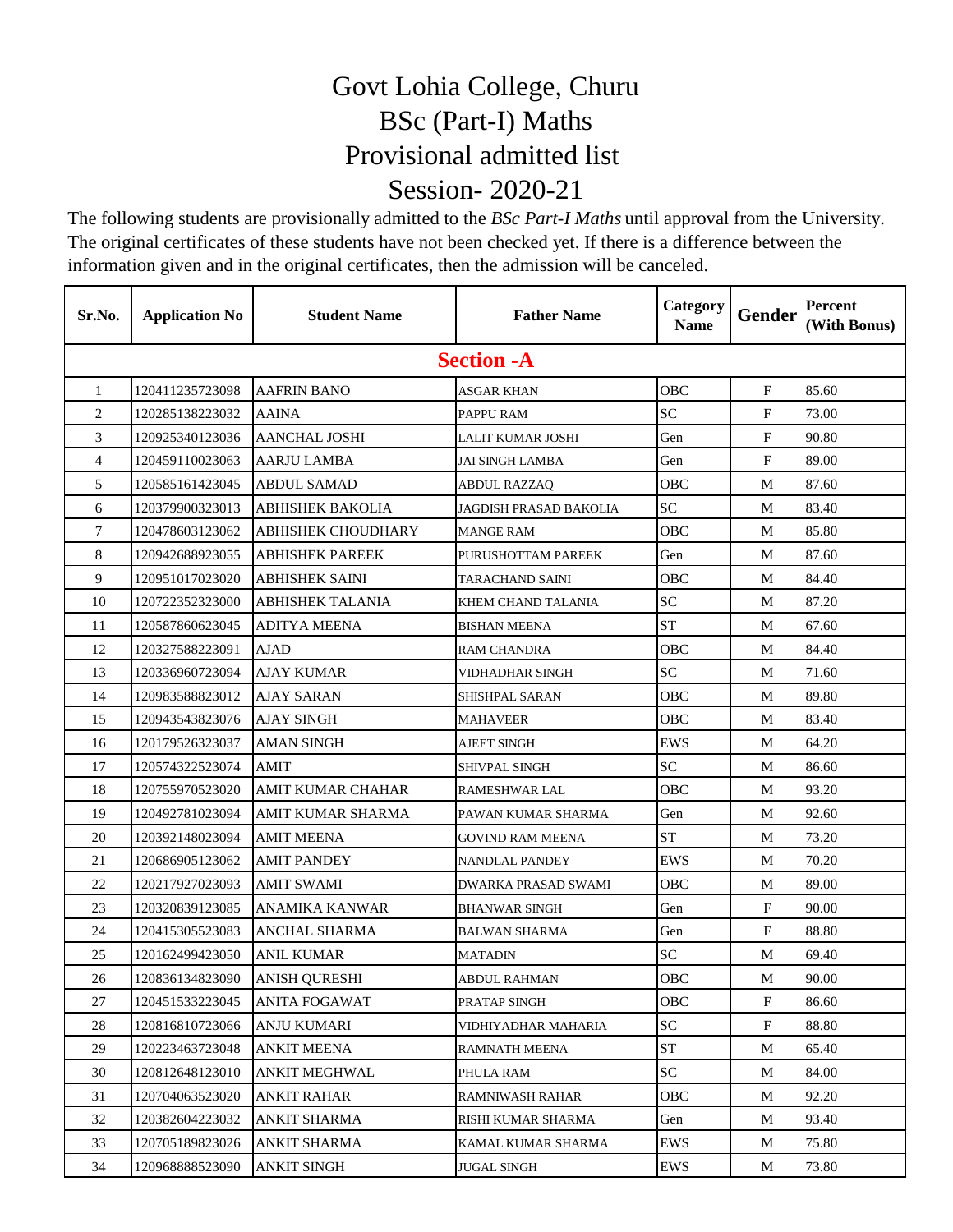| 35 | 120404469023022 | <b>ARCHANA</b>               | <b>RAMLAL</b>             | Gen        | $\mathbf{F}$ | 87.00  |
|----|-----------------|------------------------------|---------------------------|------------|--------------|--------|
| 36 | 120697155623079 | ASHISH                       | <b>SHISHPAL</b>           | <b>OBC</b> | M            | 91.80  |
| 37 | 120593162023058 | <b>ASHISH SANGWAN</b>        | OM SINGH SANGWAN          | <b>OBC</b> | M            | 87.80  |
| 38 | 120298740323059 | ASHOK KUMAR NAI              | SAHEE RAM NAI             | OBC        | M            | 91.00  |
| 39 | 120327857723070 | <b>AYANA KHATOTIA</b>        | DHARMA RAM                | Gen        | F            | 90.40  |
| 40 | 120687454323059 | <b>AYUSH SHARMA</b>          | KAMAL KUMAR SHARMA        | <b>EWS</b> | M            | 72.60  |
| 41 | 120181246723020 | <b>BHARAT PANCHARIYA</b>     | <b>GOVIND PANCHARIYA</b>  | <b>EWS</b> | M            | 78.20  |
| 42 | 120567436523021 | <b>BHAWANI SHANKAR SAINI</b> | <b>RAMSWAROOP SAINI</b>   | OBC        | M            | 84.80  |
| 43 | 120556443523033 | <b>BIRAKHA</b>               | <b>HARDATT SINGH</b>      | OBC        | F            | 89.80  |
| 44 | 120292672523080 | <b>BUDDHI PRAKASH SAHU</b>   | <b>BHANWAR LAL SAHU</b>   | OBC        | M            | 85.00  |
| 45 | 120493680323092 | CHANCHAL KATARIA             | <b>VINOD KATARIA</b>      | OBC        | $\mathbf{F}$ | 88.40  |
| 46 | 120463143523020 | <b>DALIP KUMAR</b>           | VIDYADHAR SINGH           | <b>SC</b>  | M            | 73.80  |
| 47 | 120799105123019 | DEEKSHA TAK                  | JUGAL KISHOR TAK          | OBC        | $\mathbf{F}$ | 100.20 |
| 48 | 120977182023076 | DEEPAK KUMAR                 | <b>RAJ KUMAR</b>          | OBC        | M            | 84.80  |
| 49 | 120602972023012 | DEEPAK KUMAR SAMRIYA         | TARA CHAND SAMRIYA        | <b>SC</b>  | M            | 70.40  |
| 50 | 120935851923098 | DEEPANSHU DADHEECH           | PAWAN KUMAR DADHEECH      | <b>EWS</b> | М            | 62.60  |
| 51 | 120697888523011 | DEVESH JANGIR                | HANUMAN PRASAD            | OBC        | M            | 86.60  |
| 52 | 120307331923038 | DIMPAL SAINI                 | VIJAY KUMAR SAINI         | Gen        | F            | 92.80  |
| 53 | 120141724023074 | DIMPAL SAINI                 | DHANRAJ SAINI             | OBC        | $\mathbf{F}$ | 86.80  |
| 54 | 120355093123050 | <b>DIVYA KANWAR</b>          | <b>BHAGWAN SINGH</b>      | OBC        | $\mathbf{F}$ | 91.20  |
| 55 | 120245935123064 | FARUKH KHAN                  | JAKIR KHAN                | OBC        | M            | 86.00  |
| 56 | 120722381123016 | <b>GAGAN SAINI</b>           | OMPRAKASH SAINI           | OBC        | M            | 92.20  |
| 57 | 120996148123067 | GAURAV DADHEECH              | PRAMOD KUMAR SHARMA       | EWS        | M            | 71.60  |
| 58 | 120914194923040 | GHANSHYAM                    | LAL CHAND                 | OBC        | M            | 90.00  |
| 59 | 120677768023010 | GHANSHYAM SINGH              | <b>KARANPAL SINGH</b>     | Gen        | М            | 94.40  |
| 60 | 120931944423062 | GOUTAM SINGH                 | <b>JIVRAJ SINGH</b>       | EWS        | M            | 70.20  |
| 61 | 120893509123067 | HARI PRASAD                  | <b>MANGI LAL</b>          | <b>SC</b>  | M            | 79.80  |
| 62 | 120791337423037 | <b>HARSHITA PAREEK</b>       | RAJKUMAR PAREEK           | EWS        | F            | 78.60  |
| 63 | 120604239123082 | <b>HASINA</b>                | <b>RAJENDAR SINGH</b>     | OBC        | $\mathbf{F}$ | 92.00  |
| 64 | 120914263323013 | HEERA SOLANKI                | <b>RAJPAL</b>             | SC         | $\mathbf F$  | 83.00  |
| 65 | 120958568023041 | <b>HEMANT KUMAR</b>          | DHARMPAL PRAJAPAT         | OBC        | М            | 84.20  |
| 66 | 120196100023065 | <b>HEMANT KUMAR</b>          | SHARWAN KUMAR MEENA       | <b>ST</b>  | M            | 59.20  |
| 67 | 120769412323060 | <b>HIMANSHI SHARMA</b>       | GAJENDRA PRASAD SHARMA    | EWS        | $_{\rm F}$   | 72.20  |
| 68 | 120574378723099 | <b>HITESH BAROR</b>          | <b>MAHAVEER PRASAD</b>    | <b>SC</b>  | М            | 72.00  |
| 69 | 120923590423034 | <b>INDRAJ PRAJAPAT</b>       | <b>KRISHAN KUMAR</b>      | OBC        | М            | 90.00  |
| 70 | 120185809323077 | ISHA SHARMA                  | <b>DINESH SHARMA</b>      | Gen        | F            | 89.00  |
| 71 | 120616101023046 | ISHIKA SHARMA                | <b>BANWARI LAL SHARMA</b> | Gen        | $_{\rm F}$   | 88.80  |
| 72 | 120329045923024 | <b>KANCHAN KASWAN</b>        | OMPRAKASH KASWAN          | OBC        | F            | 84.40  |
| 73 | 120241796023032 | KHIRAJA RAM                  | <b>BANWARI LAL</b>        | SC         | М            | 71.20  |
| 74 | 120739372223040 | KIRAN SHARMA                 | RAM LAL SHARMA            | Gen        | $_{\rm F}$   | 90.80  |
| 75 | 120530859223060 | KOMAL                        | <b>HARI RAM BHAKAR</b>    | OBC        | $_{\rm F}$   | 95.00  |
| 76 | 120785784823019 | KOMAL KHOLIYA                | <b>GANPATRAM KHOLIYA</b>  | SC         | F            | 84.00  |
| 77 | 120477159823087 | <b>KOMAL SHARMA</b>          | PRAKASH CHANDRA           | Gen        | $\mathbf{F}$ | 96.60  |
| 78 | 120218662923038 | <b>KRISHAN</b>               | SHISH RAM NEHRA           | OBC        | M            | 88.60  |
| 79 | 120873860223044 | <b>KRISHNA KUMAR</b>         | MANGAL CHAND JANGIR       | OBC        | M            | 83.20  |
| 80 | 120448601123012 | KULDEEP SINGH                | NARENDRA SINGH            | EWS        | M            | 67.20  |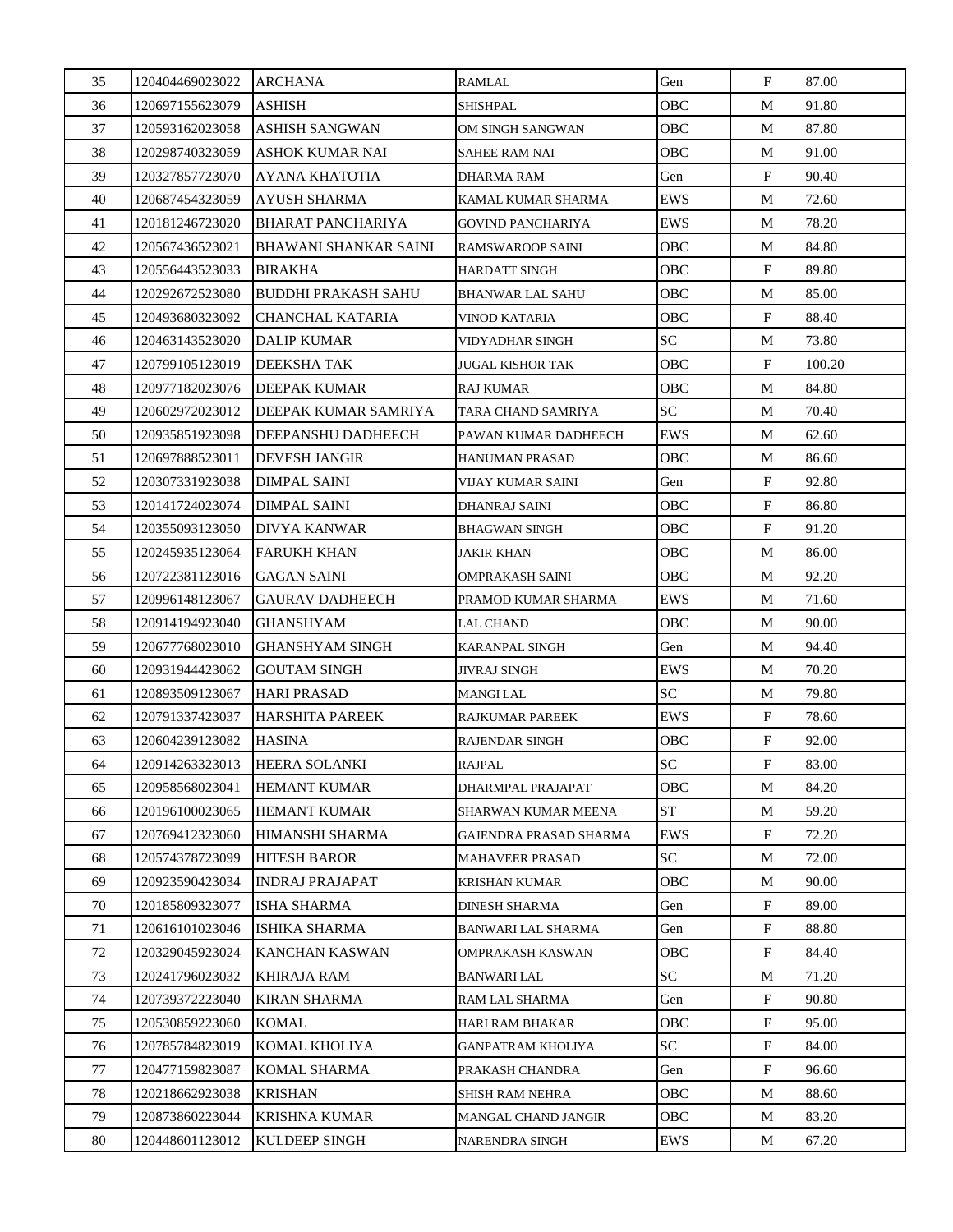| <b>Section -B</b> |                 |                              |                          |            |              |       |  |
|-------------------|-----------------|------------------------------|--------------------------|------------|--------------|-------|--|
| 81                | 120765879023039 | LUCKY KUMAR MEENA            | MUKESH KUMAR MEENA       | <b>ST</b>  | М            | 81.20 |  |
| 82                | 120292532323019 | <b>MAHESH KUMAR PRAJAPAT</b> | <b>RUPARAM PRAJAPAT</b>  | <b>OBC</b> | М            | 84.20 |  |
| 83                | 120355927523088 | <b>MAHIMA JAT</b>            | TARACHAND JAT            | OBC        | F            | 89.60 |  |
| 84                | 120338377023062 | <b>MAMATA KUMARI</b>         | DULA RAM                 | <b>OBC</b> | F            | 93.20 |  |
| 85                | 120282659023083 | <b>MANISH</b>                | LAXMINARAYAN             | OBC        | М            | 84.60 |  |
| 86                | 120131692723035 | <b>MANISH KUMAR</b>          | MANOJ KUMAR              | <b>OBC</b> | М            | 92.20 |  |
| 87                | 120992900423072 | <b>MANISH KUMAR</b>          | RANVEER SINGH            | OBC        | М            | 89.80 |  |
| 88                | 120518619023000 | <b>MANISH SWAMI</b>          | <b>BANWARI LAL SWAMI</b> | OBC        | М            | 83.20 |  |
| 89                | 120998339723037 | <b>MANJU</b>                 | KESHURAM                 | OBC        | $\mathbf{F}$ | 89.00 |  |
| 90                | 120162066723073 | <b>MANROOP DHAKA</b>         | RAMESH KUMAR             | OBC        | М            | 88.00 |  |
| 91                | 120431707023012 | <b>MOHD OVES CHHIMPA</b>     | MOHD ANWAR CHHIMPA       | OBC        | М            | 84.40 |  |
| 92                | 120620340823012 | <b>MOHD WASIM KHAN</b>       | MOHD YUNAS KHAN          | OBC        | М            | 84.20 |  |
| 93                | 120145792023052 | <b>MOHIT</b>                 | <b>MAHAVEER PRASAD</b>   | <b>SC</b>  | М            | 92.40 |  |
| 94                | 120244638423076 | <b>MONIKA</b>                | SURESH KUMAR             | OBC        | F            | 85.40 |  |
| 95                | 120384664823077 | <b>MONIKA MEENA</b>          | RADHE SYAM MEENA         | <b>ST</b>  | F            | 94.20 |  |
| 96                | 120791460023049 | <b>MUKESH KHATRI</b>         | SUBHASH KHATRI           | <b>SC</b>  | М            | 75.20 |  |
| 97                | 120136263623025 | MUKESH KUMAR JANGIR          | <b>RAJESH KUMAR</b>      | OBC        | М            | 88.40 |  |
| 98                | 120359222023019 | <b>MUKESH PRAJAPAT</b>       | SANWARMAL PRAJAPAT       | OBC        | М            | 84.00 |  |
| 99                | 120648426223092 | <b>MUKUL</b>                 | SURENDRA KUMAR           | OBC        | М            | 84.80 |  |
| 100               | 120711921923064 | MUKUL VISHVAKARMA            | SATISH KUMAR             | OBC        | F            | 88.00 |  |
| 101               | 120336892623022 | <b>NAKITA</b>                | SUBHASH CHANDRA SAHARAN  | OBC        | $\mathbf{F}$ | 83.00 |  |
| 102               | 120419043023039 | <b>NAKUL JANGIR</b>          | CHIRANJI LAL JANGIR      | овс        | М            | 89.80 |  |
| 103               | 120155329623016 | NARENDRA KUMAR               | <b>BALBEER</b>           | SC         | М            | 77.00 |  |
| 104               | 120533360323068 | <b>NARESH KUMAR</b>          | <b>RANJEET POONIA</b>    | OBC        | М            | 84.20 |  |
| 105               | 120575753923020 | NARESH KUMAR KULHARI         | SANJAY KUMAR KULHARI     | OBC        | М            | 86.40 |  |
| 106               | 120590764023063 | <b>NARESH POONIA</b>         | UDMIRAM                  | OBC        | М            | 84.00 |  |
| 107               | 120631576523070 | <b>NEELAM</b>                | OM PRAKASH CHAHAR        | OBC        | F            | 86.40 |  |
| 108               | 120706105123089 | <b>NEHA SANGWAN</b>          | <b>GANESH SANGWAN</b>    | OBC        | F            | 84.00 |  |
| 109               | 120507806323016 | <b>NIKHIL SHARMA</b>         | BHANWARLAL SHARMA        | EWS        | М            | 85.20 |  |
| 110               | 120657091923067 | <b>NIKITA</b>                | SURESH KUMAR             | OBC .      | F            | 85.80 |  |
| 111               | 120425154723094 | NIKITA AGARWAL               | RAKESH AGARWAL           | Gen        | F            | 95.80 |  |
| 112               | 120473807223072 | NIKITA KUMARI                | MANOJ KUMAR              | OBC .      | F            | 84.80 |  |
| 113               | 120512840023000 | <b>NILESH SHARMA</b>         | DEVKINANDAN SHARMA       | Gen        | M            | 92.00 |  |
| 114               | 120151845123073 | <b>NISHA</b>                 | SURENDRA SINGH           | OBC-       | F            | 93.20 |  |
| 115               | 120336942023040 | NISHA SARAWAGI               | KISHAN SARAWAGI          | Gen        | F            | 95.40 |  |
| 116               | 120241690923082 | NISHANT BATAR                | OM PRAKASH               | OBC        | M            | 83.40 |  |
| 117               | 120874067023072 | NITESH KUMAR KHATEEK         | SURESH KUMAR             | SC         | M            | 76.20 |  |
| 118               | 120559329823082 | <b>NITIN</b>                 | <b>RAM SINGH</b>         | Gen        | М            | 93.00 |  |
| 119               | 120105584223064 | <b>OMPRAKASH THALOR</b>      | ROHITASH THALOR          | OBC        | М            | 85.40 |  |
| 120               | 120829967123010 | PANKAJ GADGIL                | KANHAIYA LAL             | SC         | M            | 76.40 |  |
| 121               | 120527026923025 | PANKAJ KUMAR                 | SURAJ BHAN               | Gen        | М            | 86.60 |  |
| 122               | 120736705323033 | PANKAJ KUMAR BASEER          | BAJRANG LAL BASEER       | OBC .      | M            | 87.40 |  |
| 123               | 120794229723010 | PANKAJ KUMAR MEENA           | SHYAM LAL MEENA          | ST         | M            | 84.20 |  |
| 124               | 120649057523019 | PANKAJ KUMAWAT               | BANWARI LAL KUMAWAT      | OBC        | M            | 84.80 |  |
| 125               | 120615266123060 | <b>PARDEEP</b>               | DAYARAM                  | EWS        | М            | 77.00 |  |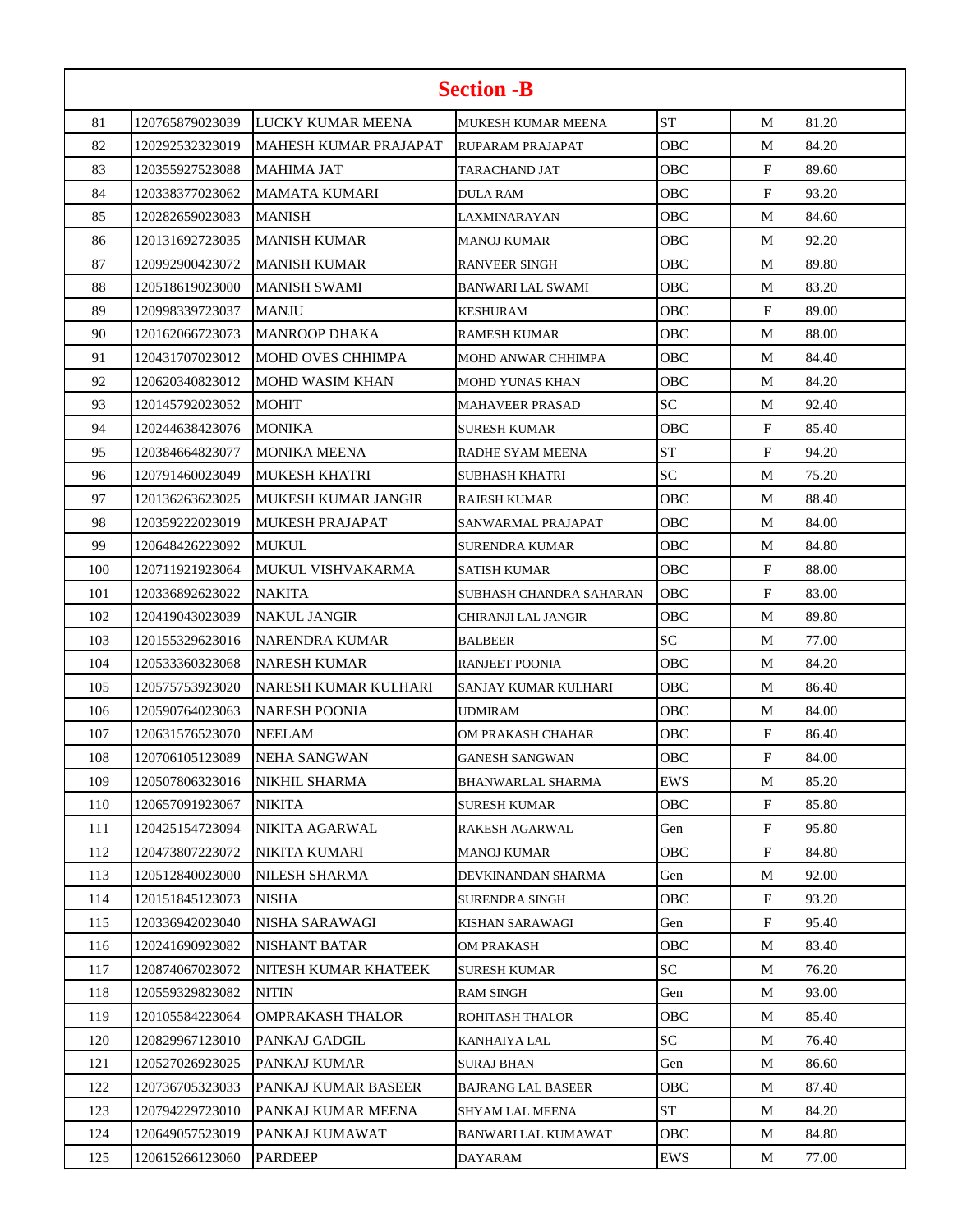| 126 | 120951841023076 | PARMESHWAR LAL PRAJAPAT  | <b>MOHAN RAM PRAJAPAT</b>  | OBC             | M                         | 82.80 |
|-----|-----------------|--------------------------|----------------------------|-----------------|---------------------------|-------|
| 127 | 120806561923057 | PARMOD KUMAR             | PRAHLAD SINGH              | OBC             | М                         | 83.80 |
| 128 | 120141866023042 | PAWAN KUMAR              | SHIVNARAYAN DHAKA          | OBC             | M                         | 86.80 |
| 129 | 120496697423065 | PAWAN KUMAR SHARMA       | SAJJAN KUMAR SHARMA        | Gen             | М                         | 91.40 |
| 130 | 120806607723040 | PEEYUSH DADHEECH         | PRADEEP KUMAR SHARMA       | EWS             | М                         | 75.60 |
| 131 | 120150235723033 | PINKI SUTHAR             | <b>SHYAM SUNDAR SUTHAR</b> | OBC             | F                         | 93.40 |
| 132 | 120333008423080 | PIYUSH DHINDHWAL         | ROHATASH DHINDHWAL         | OBC             | М                         | 86.60 |
| 133 | 120195614023053 | POOJA KUMARI             | ROOP RAM                   | OBC             | F                         | 87.40 |
| 134 | 120253455423056 | POOJA KUMARI             | <b>SOMVEER SINGH</b>       | OBC             | F                         | 84.20 |
| 135 | 120819503923043 | <b>POONAM</b>            | <b>MADAN LAL SHARAN</b>    | OBC             | F                         | 83.40 |
| 136 | 120791766723055 | <b>PRADEEP</b>           | <b>NAND RAM</b>            | <b>SC</b>       | M                         | 85.20 |
| 137 | 120909059723091 | PRAMILA DAIYA            | VIJAY SHANKAR              | OBC             | F                         | 83.00 |
| 138 | 120309374723012 | <b>PRAMOD KUMAR</b>      | <b>RAMCHANDRA</b>          | OBC             | М                         | 90.60 |
| 139 | 120714351323085 | PRASHANT JANGIR          | <b>DINESH KUMAR JANGIR</b> | OBC             | М                         | 86.00 |
| 140 | 120204241623032 | PRAVEEN KUMAR            | <b>KRISHAN KUMAR</b>       | OBC             | М                         | 85.00 |
| 141 | 120322881023056 | PRAVESH BARBARIA         | <b>TARACHAND BARBARIA</b>  | SC <sub>1</sub> | М                         | 71.20 |
| 142 | 120711399123072 | PREM KUMAR MAAN          | <b>MANIRAM MAAN</b>        | OBC             | М                         | 89.00 |
| 143 | 120680764423090 | PRERANA SONI             | <b>MAHESH SONI</b>         | OBC             | $\mathbf{F}$              | 86.60 |
| 144 | 120194693023084 | PRITAM MEGHAWAL          | LILADHAR                   | <b>SC</b>       | M                         | 82.20 |
| 145 | 120829001523046 | PRIYA KUMARI             | VIDYADHAR SINGH            | OBC             | F                         | 93.20 |
| 146 | 120623151423058 | PRIYANKA                 | LILU RAM                   | SC              | F                         | 76.80 |
| 147 | 120704723023058 | PRIYANKA GAHNOLIA        | <b>RAMESH KUMAR</b>        | <b>SC</b>       | $\mathbf{F}$              | 88.60 |
| 148 | 120501667023050 | PUNIT SHARMA             | JAGDISH PRASAD SHARMA      | Gen             | M                         | 90.40 |
| 149 | 120792195523071 | <b>PUNIT SINGH</b>       | <b>MAHENDRA SINGH</b>      | Gen             | M                         | 87.80 |
| 150 | 120249894123060 | PURUSHOTAM               | <b>GOURISHANKAR</b>        | OBC             | M                         | 91.80 |
| 151 | 120914359423097 | <b>PUSHPA</b>            | <b>GOR DHAN KHYALIA</b>    | OBC             | $\mathbf{F}$              | 83.80 |
|     |                 |                          | <b>Section - C</b>         |                 |                           |       |
| 152 | 120101075423023 | <b>RADHESHYAM SYORAN</b> | DHANARAM SYORAN            | OBC             | М                         | 84.00 |
| 153 | 120566163923028 | <b>RAHUL MEGHWAL</b>     | <b>KISHAN LAL</b>          | <b>SC</b>       | М                         | 74.60 |
| 154 | 120350441323036 | RAHUL RAKSHAK            | RAMAKANT RAKSHAK           | OBC             | $\mathbf{M}$              | 86.00 |
| 155 | 120892708023088 | <b>RAHUL RUYAL</b>       | LAXMAN RAM RUYAL           | <b>OBC</b>      | М                         | 85.60 |
| 156 | 120547465723090 | <b>RAHUL SARSWAT</b>     | <b>KAMALESH KUMAR</b>      | <b>SC</b>       | M                         | 70.40 |
| 157 | 120556482723090 | <b>RAJAT KUMAR</b>       | <b>GOVIND RAM</b>          | <b>SC</b>       | M                         | 71.40 |
| 158 | 120932599123082 | RAJEEV KUMAR             | NEMICHAND                  | SC <sub>1</sub> | М                         | 77.00 |
| 159 | 120618870023014 | <b>RAKESH</b>            | <b>CHANAN MAL</b>          | SC <sub>1</sub> | M                         | 86.60 |
| 160 | 120875441823073 | <b>RAKESH BANA</b>       | UDARAM BANA                | OBC             | F                         | 98.00 |
| 161 | 120132493523040 | RAM PRAKASH GURDA        | DHANARAM GURDA             | SC <sub>1</sub> | M                         | 71.00 |
| 162 | 120321988123083 | RAMAN SINGH              | SUBHASH KHYALIYA           | OBC             | M                         | 87.00 |
| 163 | 120181168123060 | <b>RAMESH KUMAR</b>      | LIKHAMA RAM                | SC <sub>1</sub> | M                         | 71.40 |
| 164 | 120216026723089 | <b>RAMKISHAN</b>         | <b>SULTAN SINGH DULAR</b>  | <b>OBC</b>      | M                         | 88.20 |
| 165 | 120965869823011 | <b>RAVINA KANWAR</b>     | DHARAMPAL SINGH            | Gen             | $\boldsymbol{\mathrm{F}}$ | 95.20 |
| 166 | 120885632123048 | <b>RAVINA NIMEL</b>      | <b>RAJKUMAR NIMEL</b>      | SC              | F                         | 83.20 |
| 167 | 120907004323067 | <b>RITU SHARMA</b>       | VISHNU SHARMA              | EWS             | $\mathbf{F}$              | 71.40 |
| 168 | 120419411823014 | RUPESH KUMAR SAINI       | RAJ KUMAR SAINI            | <b>OBC</b>      | М                         | 88.00 |
| 169 | 120792443223062 | <b>SAKSHI</b>            | <b>ROHITASH</b>            | OBC             | F                         | 96.00 |
| 170 | 120400992023033 | SAKSHI                   | RAJBEER MARSHAL            | SC              | F                         | 80.00 |
| 171 | 120587139323059 | <b>SAKSHI PODDAR</b>     | OM PRAKASH PODDAR          | Gen             | F                         | 92.40 |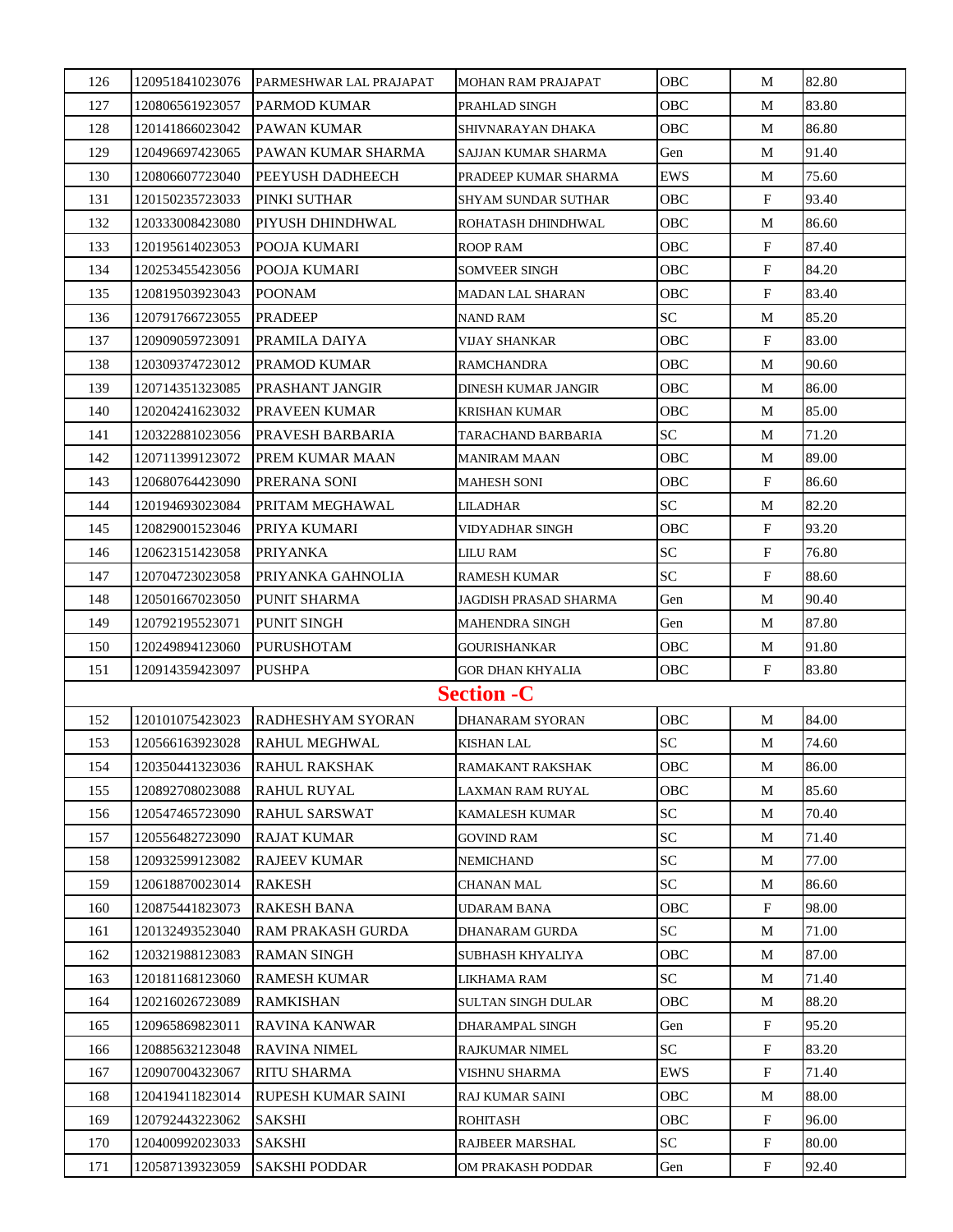| 172 | 120279564023027 | <b>SAKSHI SAINI</b>      | RAJ KUMAR SAINI         | OBC             | $\mathbf{F}$ | 87.80 |
|-----|-----------------|--------------------------|-------------------------|-----------------|--------------|-------|
| 173 | 120620038123000 | SAMEER GAURI             | <b>RAFIK GAURI</b>      | OBC             | M            | 88.40 |
| 174 | 120238145923097 | SANDEEP CHOUHAN          | NANURAM CHOUHAN         | SC <sub>1</sub> | M            | 75.40 |
| 175 | 120927357723090 | SANDEEP GOSWAMI          | <b>MANGI LAL</b>        | OBC             | М            | 89.20 |
| 176 | 120580009623030 | SANDEEP KUMAR INDLIA     | SHRAWAN KUMAR INDLIA    | <b>SC</b>       | M            | 83.60 |
| 177 | 120279363223024 | SANIYA                   | JAIPRAKASH              | SC              | $\mathbf{F}$ | 79.00 |
| 178 | 120743929423039 | <b>SANJAY SIHAG</b>      | <b>GHINSARAM SIHAG</b>  | Gen             | М            | 92.40 |
| 179 | 120240671323020 | SANTOSH SHARMA           | SITARAM SHARMA          | Gen             | М            | 93.20 |
| 180 | 120360549823084 | <b>SAUMYA KAVIA</b>      | <b>MANOJ KAVIA</b>      | OBC             | М            | 90.20 |
| 181 | 120751141323097 | SHAKTI SINGH             | KUNDAN SINGH            | Gen             | М            | 90.40 |
| 182 | 120959642823095 | SHIVAMANGAL SINGH        | <b>BHARAT SINGH</b>     | EWS             | M            | 58.80 |
| 183 | 120393916923099 | <b>SITA</b>              | <b>SUBHASH CHANDRA</b>  | OBC             | F            | 85.80 |
| 184 | 120775763323019 | <b>SONU</b>              | <b>MAHI PAL</b>         | OBC             | M            | 90.20 |
| 185 | 120294279823011 | <b>SONU KUMAR</b>        | RAJMAL                  | EWS             | M            | 74.60 |
| 186 | 120621596923038 | <b>SONU SAMRIYA</b>      | KALU RAM SAMRIYA        | <b>SC</b>       | М            | 68.60 |
| 187 | 120134528023080 | <b>SUMER</b>             | <b>MAHENDRA KUMAR</b>   | SC              | М            | 69.40 |
| 188 | 120531672823015 | <b>SUMIT KUMAR</b>       | <b>MAHIPAL GAIT</b>     | OBC             | М            | 83.60 |
| 189 | 120164497323099 | <b>SUMIT KUMAR</b>       | <b>MAHENDRA SINGH</b>   | SC              | М            | 74.60 |
| 190 | 120648409023034 | <b>SUNIL GURJAR</b>      | <b>GIRDHARI LAL</b>     | <b>MBC</b>      | М            | 74.80 |
| 191 | 120481632523084 | <b>SUNIL KUMAR</b>       | <b>BUDHARAM</b>         | SC <sub>1</sub> | M            | 88.40 |
| 192 | 120116157923074 | <b>SURAJ MATOLIYA</b>    | ASHOK KUMAR MATOLIYA    | EWS             | М            | 79.60 |
| 193 | 120355117223046 | <b>SURENDRA</b>          | <b>HARI PRASAD</b>      | OBC             | M            | 87.60 |
| 194 | 120885095323000 | <b>SURENDRA KUMAR</b>    | <b>DOLAT RAM</b>        | OBC             | М            | 84.60 |
| 195 | 120416357223091 | <b>SURENDRA SINGH</b>    | <b>SUBHASH</b>          | SC              | М            | 88.60 |
| 196 | 120829627423051 | SURESH KUMAR             | OMPRAKASH               | OBC             | М            | 92.80 |
| 197 | 120861862023045 | <b>SUSHIL TALNIA</b>     | <b>DAULAT RAM</b>       | SC <sub>1</sub> | M            | 87.20 |
| 198 | 120107599823030 | SUSHMA KASWAN            | <b>INDERJEET KASWAN</b> | OBC             | F            | 87.40 |
| 199 | 120441039323055 | TUSHAR INDORIA           | RAMNIWASH INDORIA       | EWS             | M            | 76.00 |
| 200 | 120538495023014 | TUSHAR KASWAN            | RANDHEER KASWAN         | OBC             | М            | 85.60 |
| 201 | 120192334023085 | VANDANA BHARGAV          | <b>BABULAL BHARGAV</b>  | OBC             | ${\bf F}$    | 89.40 |
| 202 | 120201509323099 | VANDANA KUMARI           | PRATAP SINGH            | SC              | F            | 72.40 |
| 203 | 120623895423035 | <b>VARSHA</b>            | <b>SUBHASH CHANDRA</b>  | <b>SC</b>       | $\mathbf{F}$ | 73.40 |
| 204 | 120942500123000 | VASUNDHARA MAYAL         | <b>GOPI RAM</b>         | SC <sub>1</sub> | F            | 83.20 |
| 205 | 120855623423071 | <b>VIJAY KUMAR</b>       | <b>AMAR CHAND</b>       | <b>ST</b>       | М            | 57.80 |
| 206 | 120914323523054 | <b>VIJAY SHARMA</b>      | CHANDRA KANT SHARMA     | Gen             | М            | 97.80 |
| 207 | 120886033223053 | VIJAYPAL SINGH SHEKHAWAT | <b>KARMENDRA SINGH</b>  | Gen             | M            | 89.80 |
| 208 | 120387660923066 | <b>VIJENDRA</b>          | <b>SHREE RAM KALER</b>  | OBC             | M            | 83.60 |
| 209 | 120150308923026 | <b>VIKAS</b>             | <b>GOPI RAM</b>         | <b>SC</b>       | M            | 85.80 |
| 210 | 120227717323068 | VIKASH DABI              | PREM KUMAR DABI         | SC <sub>1</sub> | М            | 71.40 |
| 211 | 120156316723066 | VIKASH KUMAR             | RAJENDRA PRASAD         | OBC             | М            | 87.20 |
| 212 | 120275312523015 | vikram singh             | jeevraj singh           | OBC             | M            | 87.20 |
| 213 | 120371507423030 | <b>VINIT KUMAR</b>       | <b>MAHIPAL GAIT</b>     | OBC             | М            | 91.20 |
| 214 | 120212055323098 | VINIT KUMAR MEGHWAL      | FULA RAM MEGHWAL        | SC              | М            | 73.20 |
| 215 | 120874446923092 | VISHAL BENIWAL           | <b>BHANWARLAL</b>       | <b>OBC</b>      | М            | 85.60 |
| 216 | 120111676423042 | <b>VIVEK SEWDA</b>       | <b>MAHESH SEWDA</b>     | OBC             | M            | 85.20 |
| 217 | 120742308223052 | YASH KUMAR POONIA        | SUBHASH CHANDRA POONIA  | OBC             | М            | 85.00 |
| 218 | 120900950323042 | YASHASWI SAINI           | JOGENDRA SINGH SAINI    | OBC             | М            | 87.00 |